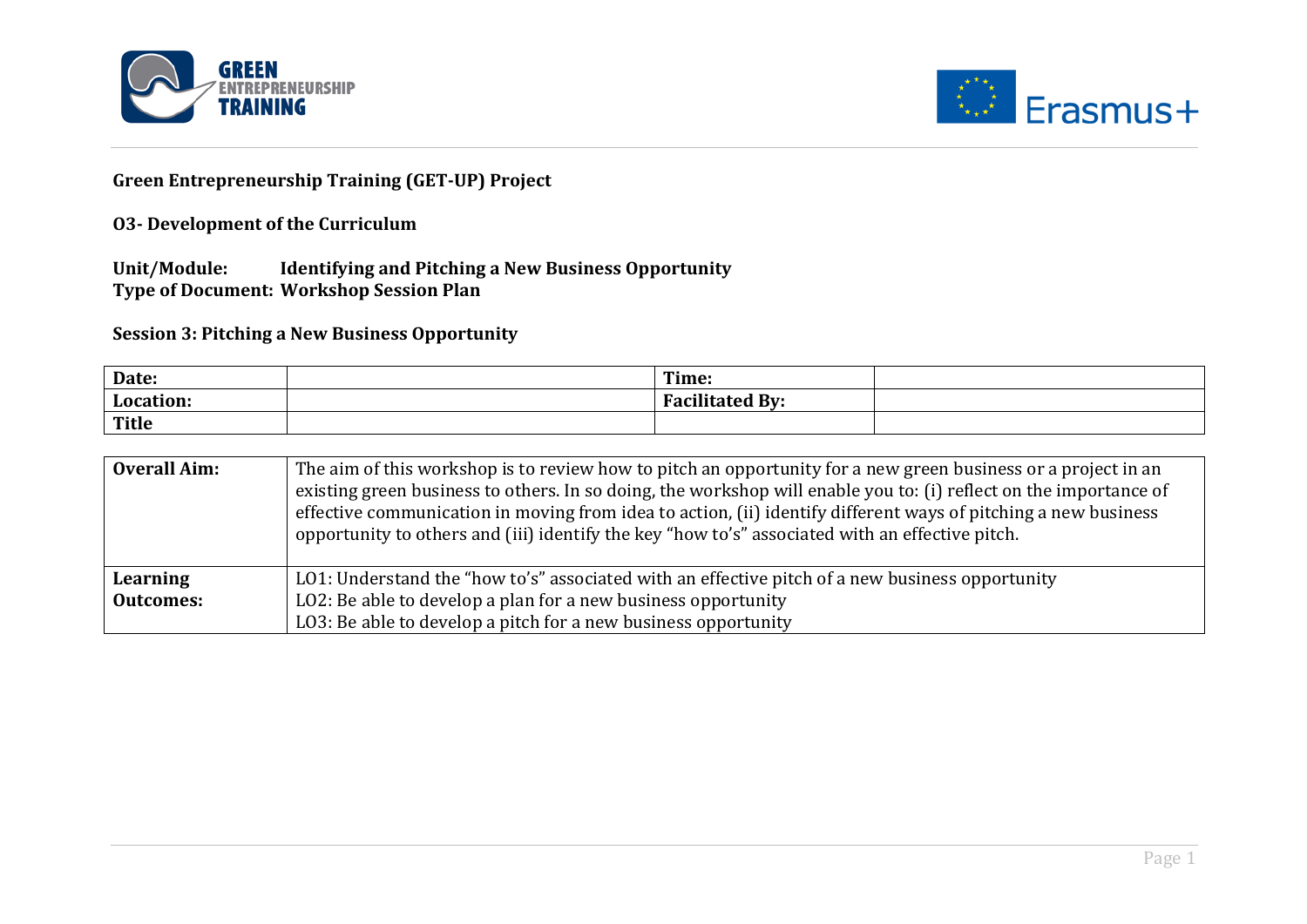



| <b>Time</b> | <b>Learning</b><br><b>Outcome</b> | Input                                                                                                                                                                                                                                                                                                                                                                                                                                                             | <b>Slides</b> | <b>Learning and Assessment</b><br><b>Activities</b>                                                                                                                                                                                                         |
|-------------|-----------------------------------|-------------------------------------------------------------------------------------------------------------------------------------------------------------------------------------------------------------------------------------------------------------------------------------------------------------------------------------------------------------------------------------------------------------------------------------------------------------------|---------------|-------------------------------------------------------------------------------------------------------------------------------------------------------------------------------------------------------------------------------------------------------------|
| 09.30-09.45 |                                   | <b>Review and preview</b><br>Introduce the session, the workshop theme, the<br>agenda and discuss expectations<br>Through the ice-breaker, reflect on the factors<br>associated with an effective pitch of a business idea<br>to others                                                                                                                                                                                                                           |               | Introduction from the learners<br>Ice-breaker $\Rightarrow$ In pairs,<br>participants to reflect on a<br>pitch or presentation that did<br>not go well and identify why it<br>did not go well. Facilitate<br>feedback from the pairs                        |
| 09.45-10.00 | L <sub>01</sub>                   | The importance of an effective pitch<br>Using the group discussion, highlight the<br>importance of an effective pitch in moving from<br>idea to action<br>Outline the importance of the pitch as a way of<br>communicating the business model to others,<br>particularly the importance of being able to<br>communicate the value proposition to others<br>Highlight that there is no one type of pitch and the<br>importance of tailoring the pitch and practice |               | Complete Activity $1 \Rightarrow$ Group<br>discussion related to why there<br>is a need to pitch a new<br>business opportunity to others<br>and how the pitch will vary<br>with different audiences.<br>Create a map of the needs of<br>different audiences |
| 10.00-10.20 | L <sub>02</sub>                   | Preparing the plan<br>Discuss the difference between a business model<br>and a business plan<br>Review the business model canvas and the nine<br>building blocks of a business model                                                                                                                                                                                                                                                                              |               | Complete Activity $2 \Leftrightarrow$ In pairs,<br>participants to identify what<br>words they associate with a<br>'business model' and a<br>'business plan'. Facilitate a                                                                                  |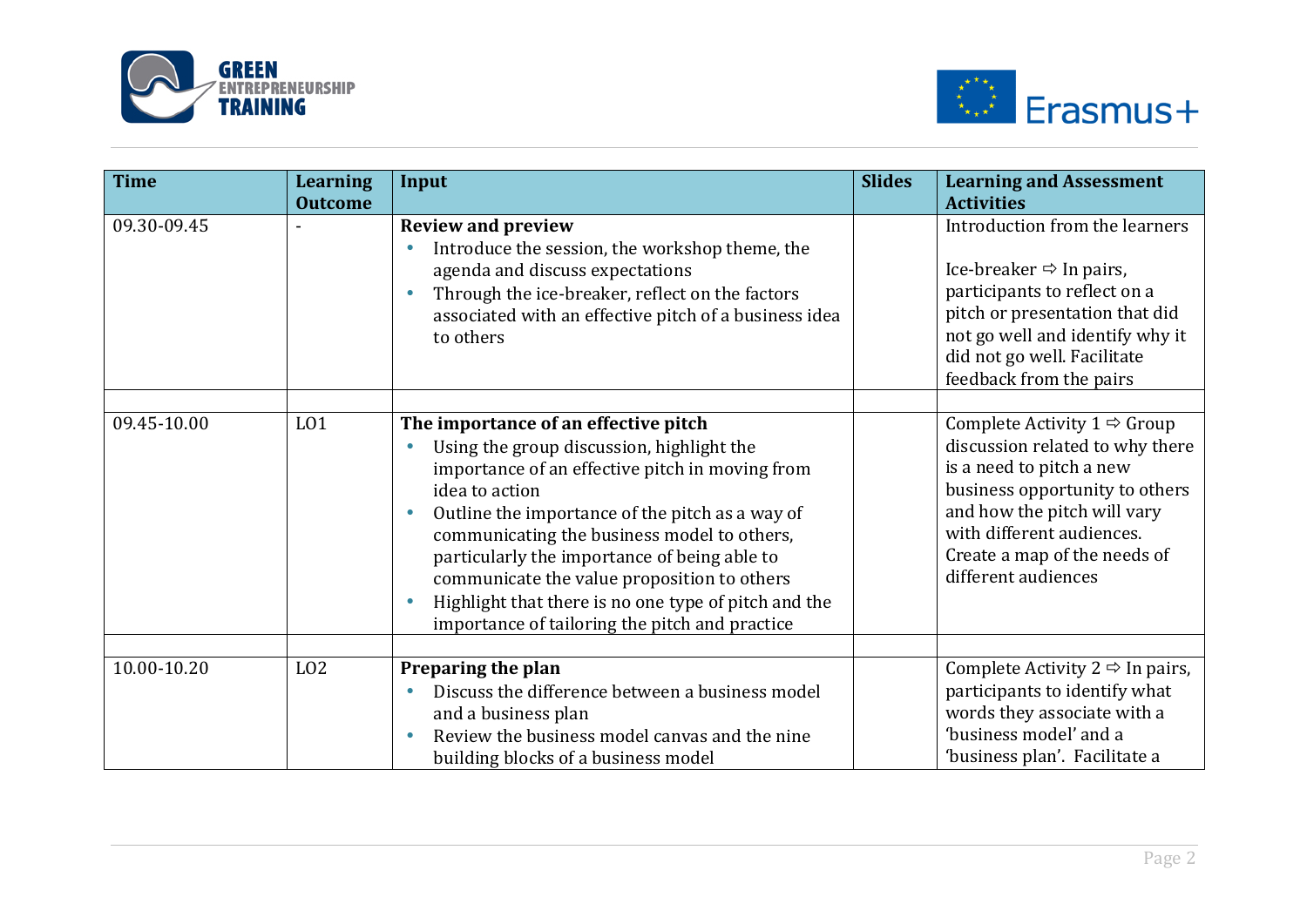



|             |                 | Identify the difference between the plan and the<br>process of planning and review the advantages and<br>disadvantages of both the plan and planning<br>Highlight that a plan is relatively easy to develop if<br>there is understanding of the underlying business<br>model                                                                                                                                                                                                       | group discussion related to the<br>differences between a business<br>model and a business plan                                                                                                             |
|-------------|-----------------|------------------------------------------------------------------------------------------------------------------------------------------------------------------------------------------------------------------------------------------------------------------------------------------------------------------------------------------------------------------------------------------------------------------------------------------------------------------------------------|------------------------------------------------------------------------------------------------------------------------------------------------------------------------------------------------------------|
|             |                 |                                                                                                                                                                                                                                                                                                                                                                                                                                                                                    |                                                                                                                                                                                                            |
| 10.20-10.50 | L <sub>02</sub> | Preparing the plan<br>Review the key outcomes from the homework<br>related to the development of a business model<br>canvas<br>Highlight learning related to the different building<br>blocks of a business model<br>Tease out ways in which we can make meaning for<br>others and the different ways of creating value for<br>others in the business plan                                                                                                                         | Mind map the key outcomes<br>from the group discussion onto<br>flipchart<br>Complete Activity $3 \Leftrightarrow$ Prepare<br>an outline for the plan based<br>on the business model they<br>have developed |
| 10.50-11.00 |                 | Tea and coffee                                                                                                                                                                                                                                                                                                                                                                                                                                                                     |                                                                                                                                                                                                            |
|             |                 |                                                                                                                                                                                                                                                                                                                                                                                                                                                                                    |                                                                                                                                                                                                            |
| 11.00-11.20 | L <sub>03</sub> | Developing the pitch<br>Outline different ways of pitching an idea to others<br>Discuss the advantages and disadvantages of the<br>$\bullet$<br>different ways of pitching an idea to others<br>Review the myths and misconceptions associated<br>with pitching an idea $-$ e.g. it is not the end of the<br>process as it can often be the start, it is an exercise<br>in learning rather than a trial or test of personality,<br>it is ongoing process of gaining feedback as an |                                                                                                                                                                                                            |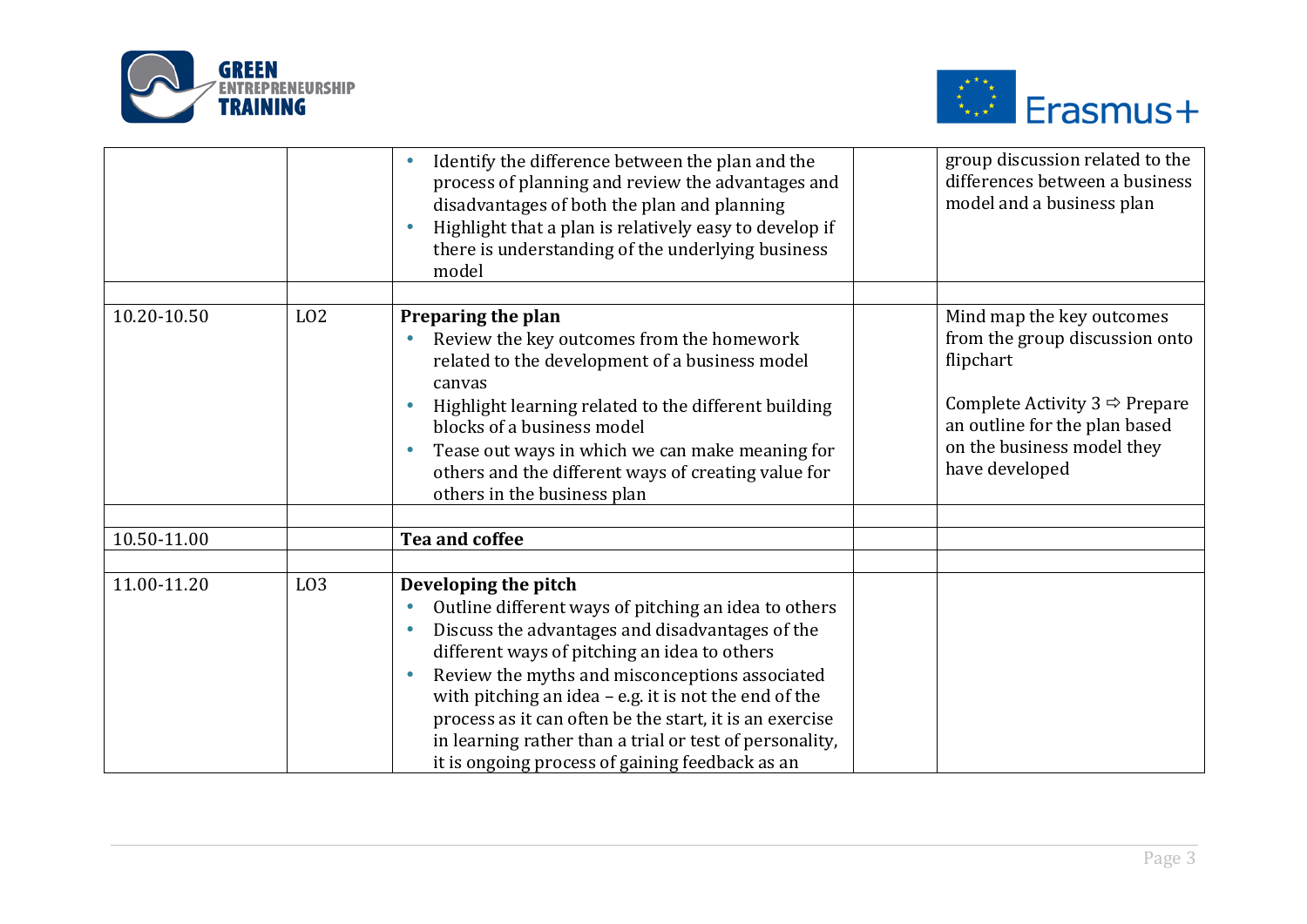



|             |                 | opposed to a one-off presentation                                                                                                                                                                                                                                                                                                                                                                                                                                                                                                   |                                                                                                                                                                                                                                                                                                                                                                                                                                                                                                                                                                                                                                                                    |
|-------------|-----------------|-------------------------------------------------------------------------------------------------------------------------------------------------------------------------------------------------------------------------------------------------------------------------------------------------------------------------------------------------------------------------------------------------------------------------------------------------------------------------------------------------------------------------------------|--------------------------------------------------------------------------------------------------------------------------------------------------------------------------------------------------------------------------------------------------------------------------------------------------------------------------------------------------------------------------------------------------------------------------------------------------------------------------------------------------------------------------------------------------------------------------------------------------------------------------------------------------------------------|
|             |                 |                                                                                                                                                                                                                                                                                                                                                                                                                                                                                                                                     |                                                                                                                                                                                                                                                                                                                                                                                                                                                                                                                                                                                                                                                                    |
| 11.20-12.20 | L <sub>03</sub> | Developing the pitch<br>Review the factors associated with an effective pitch<br>$\bullet$<br>Introduce the concept of the 'Power of Three'<br>$\bullet$<br>Provide space for participants to develop a pitch<br>$\bullet$<br>and present it to others in the group<br>Use the pitches to reinforce the characteristics of an<br>$\bullet$<br>effective pitch, both in terms of content (e.g.<br>demonstration of understanding of the needs and<br>experiences of the customer) and format (e.g. a clear<br>start, middle and end) | Complete Activity $4 \Leftrightarrow$ Ask<br>participants to develop a three-<br>minute pitch related to an idea<br>for a new green business or a<br>project for an existing green<br>business. If a small group,<br>provide space for all<br>participants to present their<br>pitch. If a large group, ask for<br>volunteers to present to others<br>in the group. Provide<br>participants with paper money<br>and ask them to allocate the<br>money across the<br>presentations in terms of what<br>businesses would they invest<br>in. Using the money allocated<br>to different groups, facilitate a<br>group discussion on the<br>effectiveness of the pitch. |
| 12.20-12.30 |                 | <b>Summary</b><br>Provide a summary of the key issues to emerge from<br>$\bullet$<br>the workshop including: the difference between a<br>plan and planning, the key factors associated with<br>an effective pitch and pitching is an ongoing                                                                                                                                                                                                                                                                                        | Provide links to resources of<br>effective presentations and<br>examples of different business<br>and enterprise pitches                                                                                                                                                                                                                                                                                                                                                                                                                                                                                                                                           |